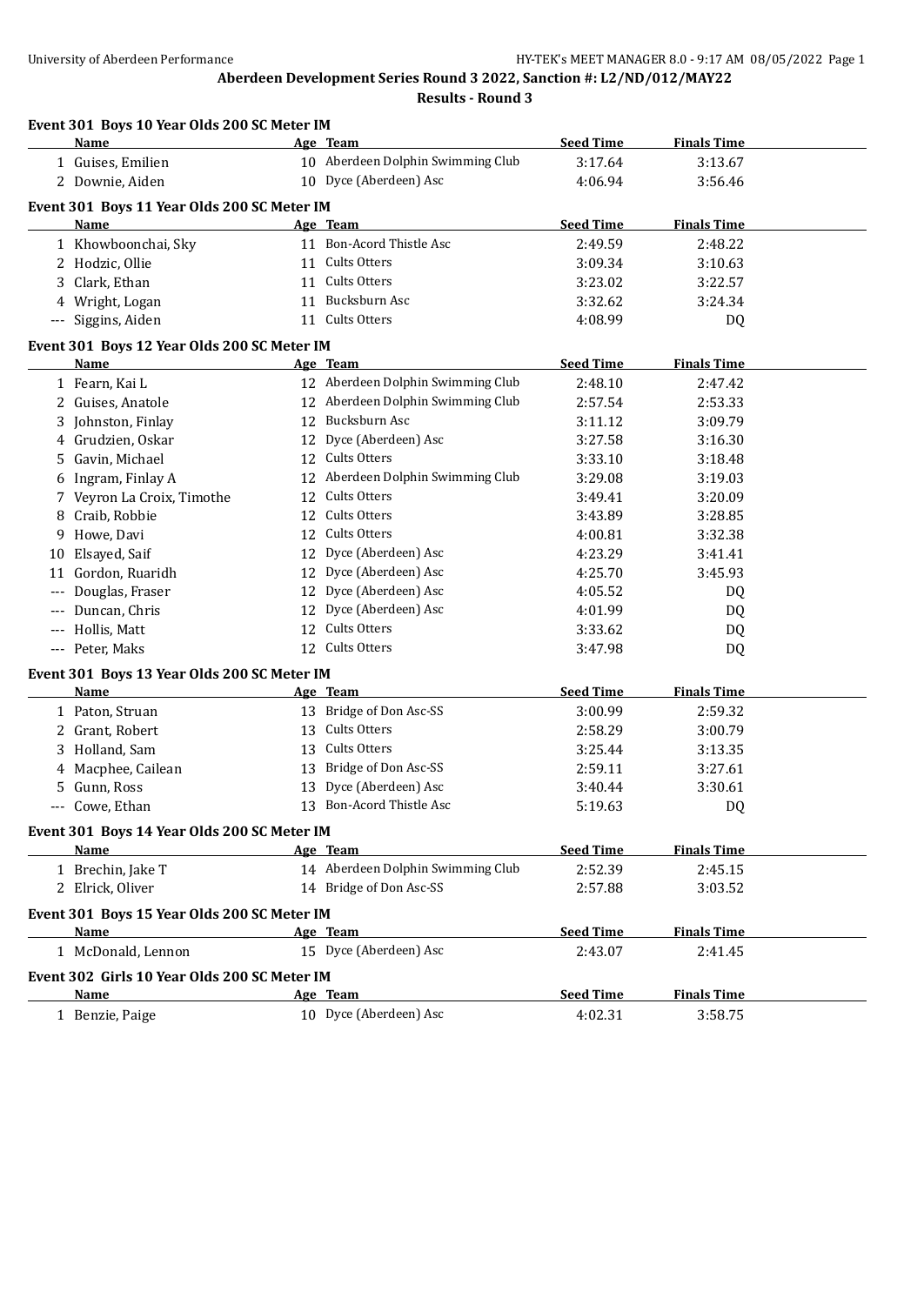**Results - Round 3**

# **Event 302 Girls 11 Year Olds 200 SC Meter IM**

|     | Name                                         |    | Age Team                          | <b>Seed Time</b> | <b>Finals Time</b> |  |
|-----|----------------------------------------------|----|-----------------------------------|------------------|--------------------|--|
|     | 1 Christoforos, Madison T                    |    | 11 Aberdeen Dolphin Swimming Club | 2:46.13          | 2:40.82            |  |
|     | 2 Smith, Kalila A                            |    | 11 Aberdeen Dolphin Swimming Club | 2:51.40          | 2:47.10            |  |
|     | 3 Walters, Charlotte                         | 11 | Bridge of Don Asc-SS              | 3:04.11          | 3:07.42            |  |
|     | 4 Lambley, Lucy                              | 11 | Bridge of Don Asc-SS              | 3:30.36          | 3:21.71            |  |
| 5   | Craib, Abbie                                 | 11 | Cults Otters                      | 3:51.40          | 3:28.56            |  |
| 6   | Bisset, Macie                                | 11 | Dyce (Aberdeen) Asc               | 3:35.64          | 3:31.82            |  |
|     | Eagleton-Zambrano, Samantha G                |    | 11 Aberdeen Dolphin Swimming Club | 3:35.65          | 3:32.00            |  |
|     | 8 Fawns, Milly                               | 11 | Dyce (Aberdeen) Asc               | 3:43.09          | 3:40.72            |  |
|     | --- Macrae, Jessica E                        |    | 11 Aberdeen Dolphin Swimming Club | 3:34.21          | DQ                 |  |
|     | Event 302 Girls 12 Year Olds 200 SC Meter IM |    |                                   |                  |                    |  |
|     | Name                                         |    | <u>Age Team</u>                   | <b>Seed Time</b> | <b>Finals Time</b> |  |
|     | 1 Strachan, Erin                             |    | 12 Bridge of Don Asc-SS           | 3:02.56          | 3:00.32            |  |
|     | 2 Reekie-Ayala, Iona A                       |    | 12 Aberdeen Dolphin Swimming Club | 3:01.29          | 3:01.86            |  |
| 3   | Reid, Amy Bell                               | 12 | Bucksburn Asc                     | 3:04.06          | 3:06.81            |  |
| 4   | Scatterty, Annabella B                       |    | 12 Aberdeen Dolphin Swimming Club | 3:10.30          | 3:09.52            |  |
| 5   | Flockhart, Elissa                            | 12 | Dyce (Aberdeen) Asc               | 3:25.83          | 3:16.88            |  |
|     | 6 Pavlovic, Adrijana                         | 12 | Dyce (Aberdeen) Asc               | 3:27.94          | 3:22.75            |  |
|     | 7 Kennedy, Isla                              | 12 | Bon-Acord Thistle Asc             | 3:31.58          | 3:25.50            |  |
| 8   | Smith, Eve Marie                             |    | 12 Dyce (Aberdeen) Asc            | 4:05.42          | 3:31.84            |  |
| 9   | Tyszlak, Wiktoria M                          |    | 12 Aberdeen Dolphin Swimming Club | 3:45.56          | 3:43.84            |  |
| 10  | Sharifi, Nika                                | 12 | Cults Otters                      | 4:04.67          | 4:03.52            |  |
|     | Slotwinski, Chloe                            |    | 12 Bucksburn Asc                  | 4:11.28          | DQ                 |  |
|     | Chesher, Madeleine R                         |    | 12 Aberdeen Dolphin Swimming Club | 3:24.97          | DQ                 |  |
| --- | Clubb, Heather C                             |    | 12 Aberdeen Dolphin Swimming Club | 3:21.69          | DQ                 |  |
|     | Event 302 Girls 13 Year Olds 200 SC Meter IM |    |                                   |                  |                    |  |
|     | Name                                         |    | <u>Age Team</u>                   | <b>Seed Time</b> | <b>Finals Time</b> |  |
|     | 1 Lyon, Aleisha E                            |    | 13 Aberdeen Dolphin Swimming Club | 2:52.82          | 2:52.66            |  |
|     | 2 Milne, Grace                               |    | 13 Bridge of Don Asc-SS           | 3:20.02          | 3:09.02            |  |
|     | 3 Pottinger, Zara K                          |    | 13 Aberdeen Dolphin Swimming Club | 3:06.84          | 3:13.18            |  |
|     | 4 McCallum, Amy                              |    | 13 Bon-Acord Thistle Asc          | 3:19.71          | 3:16.79            |  |
|     | 5 Hutchinson, Abbie L                        |    | 13 Aberdeen Dolphin Swimming Club | 3:05.58          | 3:16.87            |  |
|     | 6 Pacheco, Sofia                             |    | 13 Bridge of Don Asc-SS           | 4:03.42          | 3:52.52            |  |
|     | Event 302 Girls 14 Year Olds 200 SC Meter IM |    |                                   |                  |                    |  |
|     | Name                                         |    | Age Team                          | <b>Seed Time</b> | <b>Finals Time</b> |  |
|     | 1 Clubb, Ailsa M                             |    | 14 Aberdeen Dolphin Swimming Club | 2:51.82          | 2:47.20            |  |
|     | 2 King, Olivia J                             |    | 14 Aberdeen Dolphin Swimming Club | 2:47.79          | 2:57.97            |  |
|     | 3 Stewart, Amy                               |    | 14 Bucksburn Asc                  | 2:59.36          | 3:00.59            |  |
|     | 4 Greig, Kathleen                            | 14 | Cults Otters                      | 3:04.17          | 3:02.23            |  |
|     | 5 Duncan, Poppy                              |    | 14 Cults Otters                   | 3:06.01          | 3:03.96            |  |
|     | 6 Christie, Honey                            |    | 14 Bucksburn Asc                  | 3:24.20          | 3:16.11            |  |
| 7   | Scatterty, Fleur A                           |    | 14 Aberdeen Dolphin Swimming Club | 3:21.87          | 3:23.31            |  |
|     | 8 Robb, Alex                                 |    | 14 Bucksburn Asc                  | 4:16.21          | 4:15.31            |  |
|     | Event 302 Girls 15 Year Olds 200 SC Meter IM |    |                                   |                  |                    |  |
|     | <u>Name</u>                                  |    | Age Team                          | <b>Seed Time</b> | <b>Finals Time</b> |  |
|     | 1 Philip, Kirsten E                          |    | 15 Aberdeen Dolphin Swimming Club | 3:07.69          | 3:08.47            |  |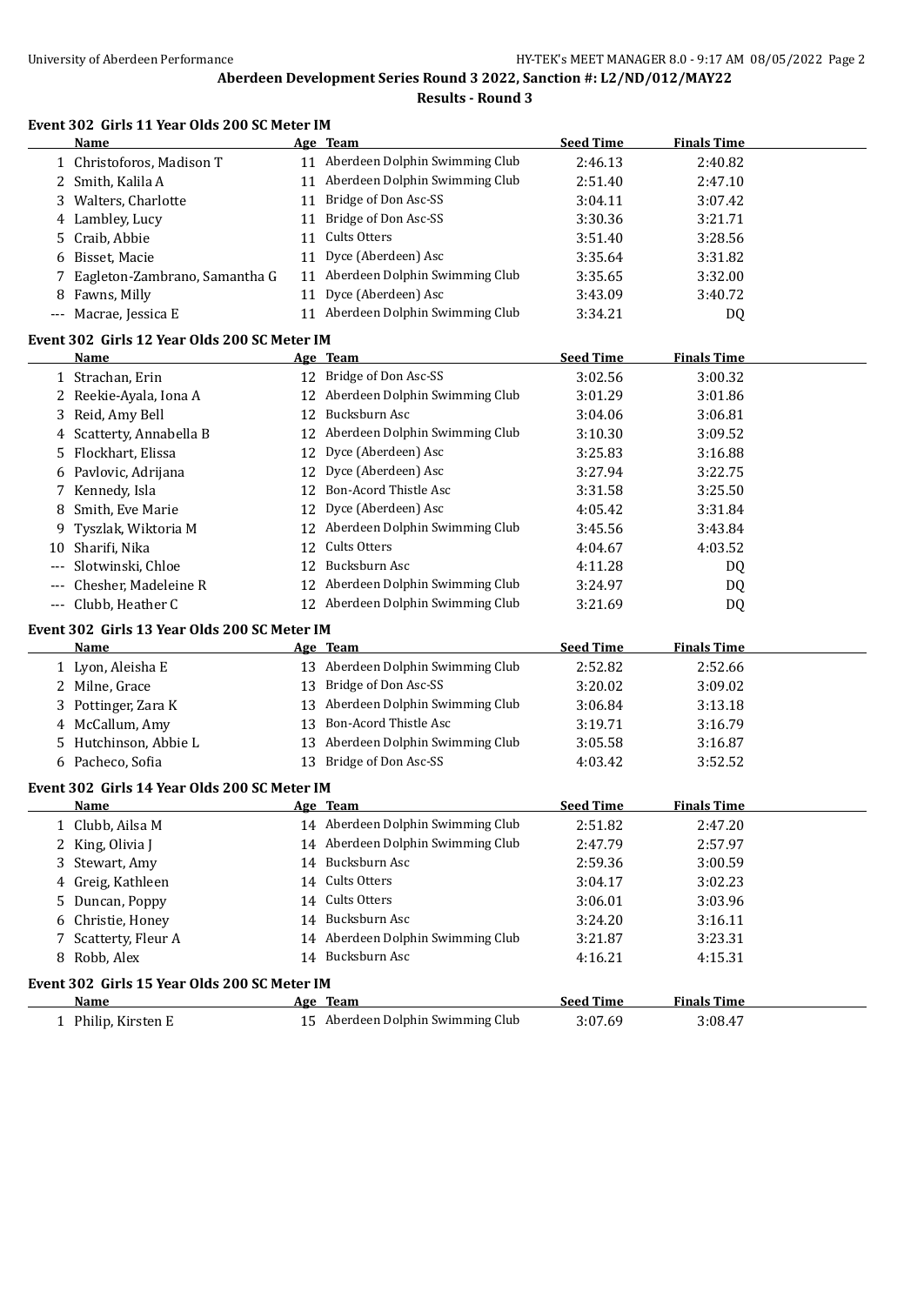#### **Event 303 Boys 10-15 50 SC Meter Freestyle**

|       | Name                                        |    | Age Team                          | <b>Seed Time</b> | <b>Finals Time</b> |  |
|-------|---------------------------------------------|----|-----------------------------------|------------------|--------------------|--|
|       | 1 Piatek, Mateusz                           |    | 13 Bucksburn Asc                  | 34.01            | 29.22              |  |
|       | 2 Campbell, Jamie                           | 13 | <b>Bon-Acord Thistle Asc</b>      | 31.20            | 29.69              |  |
| 3     | McDonald, Lennon                            |    | 15 Dyce (Aberdeen) Asc            | 29.69            | 29.89              |  |
|       | 4 Brechin, Jake T                           |    | 14 Aberdeen Dolphin Swimming Club | 31.33            | 30.48              |  |
| 5.    | Adebo, Theo O                               | 13 | Cults Otters                      | 32.56            | 30.75              |  |
|       | 6 Jolly, Cameron                            | 11 | Dyce (Aberdeen) Asc               | 31.10            | 30.90              |  |
|       | Elrick, Oliver                              |    | 14 Bridge of Don Asc-SS           | 33.87            | 31.47              |  |
| 8     | Pappelbaum, Jakub                           | 12 | Aberdeen Dolphin Swimming Club    | 37.59            | 31.63              |  |
| 9.    | Currie, Duncan                              | 13 | Cults Otters                      | 32.56            | 31.87              |  |
|       | 10 Reekie-Ayala, Jaime M                    |    | 14 Aberdeen Dolphin Swimming Club | 44.49            | 31.96              |  |
|       | 11 Paton, Struan                            | 13 | Bridge of Don Asc-SS              | 33.01            | 32.33              |  |
|       | 12 Allstaff, James                          |    | 14 Cults Otters                   | 32.70            | 32.61              |  |
|       | 13 Grant, Robert                            |    | 13 Cults Otters                   | 35.40            | 32.96              |  |
|       | 14 Renwick, Luke                            |    | 13 Cults Otters                   | 33.82            | 33.39              |  |
|       | 15 Johnston, Finlay                         |    | 12 Bucksburn Asc                  | 35.10            | 33.64              |  |
|       | 16 Veyron La Croix, Timothe                 |    | 12 Cults Otters                   | 35.26            | 34.05              |  |
|       | 17 Hodzic, Ollie                            |    | 11 Cults Otters                   | 31.10            | 34.37              |  |
|       | 18 Hollis, Matt                             |    | 12 Cults Otters                   | 36.44            | 34.60              |  |
|       | 19 McAdam, Daniel                           |    | 14 Dyce (Aberdeen) Asc            | 34.96            | 34.84              |  |
|       | 20 Agajevs, Deniss                          |    | 14 Dyce (Aberdeen) Asc            | 35.49            | 34.85              |  |
|       | 21 Chalmers, Ben D                          |    | 14 Aberdeen Dolphin Swimming Club | 39.28            | 35.28              |  |
|       | 22 Holland, Sam                             |    | 13 Cults Otters                   | 33.98            | 35.47              |  |
|       | 23 Grudzien, Oskar                          | 12 | Dyce (Aberdeen) Asc               | 37.49            | 36.11              |  |
|       | 24 Szczerba, Lewis                          |    | 11 Bon-Acord Thistle Asc          | 37.41            | 36.70              |  |
|       | 25 Buchan, Sawyer                           |    | 10 Bridge of Don Asc-SS           | 39.99            | 36.99              |  |
|       | 26 Craib, Robbie                            |    | 12 Cults Otters                   | 36.82            | 37.00              |  |
|       | 27 Sinha, Aayush                            | 12 | Dyce (Aberdeen) Asc               | 39.52            | 37.06              |  |
|       | 28 Sainsbury, Matthew                       |    | 12 Cults Otters                   | 40.56            | 37.19              |  |
|       | 29 Gunn, Ross                               | 13 | Dyce (Aberdeen) Asc               | 44.96            | 37.46              |  |
|       | 30 Macphee, Cailean                         |    | 13 Bridge of Don Asc-SS           | 41.49            | 37.60              |  |
|       | 31 Elsayed, Saif                            |    | 12 Dyce (Aberdeen) Asc            | 41.03            | 37.78              |  |
|       | 32 Wright, Logan                            | 11 | Bucksburn Asc                     | 36.48            | 37.87              |  |
|       | 33 Howe, Davi                               | 12 | Cults Otters                      | 37.81            | 38.19              |  |
|       | 34 Jupp, Cameron                            | 11 | Cults Otters                      | 36.42            | 38.30              |  |
|       | 35 Duncan, Chris                            |    | 12 Dyce (Aberdeen) Asc            | 39.66            | 39.68              |  |
|       | 36 Cowe, Ethan                              |    | 13 Bon-Acord Thistle Asc          | 40.28            | 40.48              |  |
|       | 37 Gordon, Ruaridh                          |    | 12 Dyce (Aberdeen) Asc            | 41.65            | 40.76              |  |
| 38    | Bogdanovics, Emils T                        | 12 | Aberdeen Dolphin Swimming Club    | 39.06            | 41.14              |  |
| 39    | Downie, Aiden                               | 10 | Dyce (Aberdeen) Asc               | 41.23            | 42.05              |  |
| 40    | Higgins, Euan                               | 11 | Bridge of Don Asc-SS              | 48.05            | 43.88              |  |
| ---   | Douglas, Fraser                             | 12 | Dyce (Aberdeen) Asc               | 43.05            | DQ                 |  |
| $---$ | Ingram, Finlay A                            |    | 12 Aberdeen Dolphin Swimming Club | 37.75            | DQ                 |  |
|       | Event 304 Girls 10-15 50 SC Meter Freestyle |    |                                   |                  |                    |  |

#### **Age Team Seed Time Finals Time** 1 Scatterty, Annabella B 12 Aberdeen Dolphin Swimming Club 31.60 31.69 2 Smith, Kalila A 11 Aberdeen Dolphin Swimming Club 31.80 31.74 Amadi, Janekristos U 14 Aberdeen Dolphin Swimming Club 36.10 31.82 Stewart, Amy 14 Bucksburn Asc 32.52 32.06 Fawns, Libby 14 Dyce (Aberdeen) Asc 32.38 32.12 Reekie-Ayala, Iona A 12 Aberdeen Dolphin Swimming Club 32.80 32.71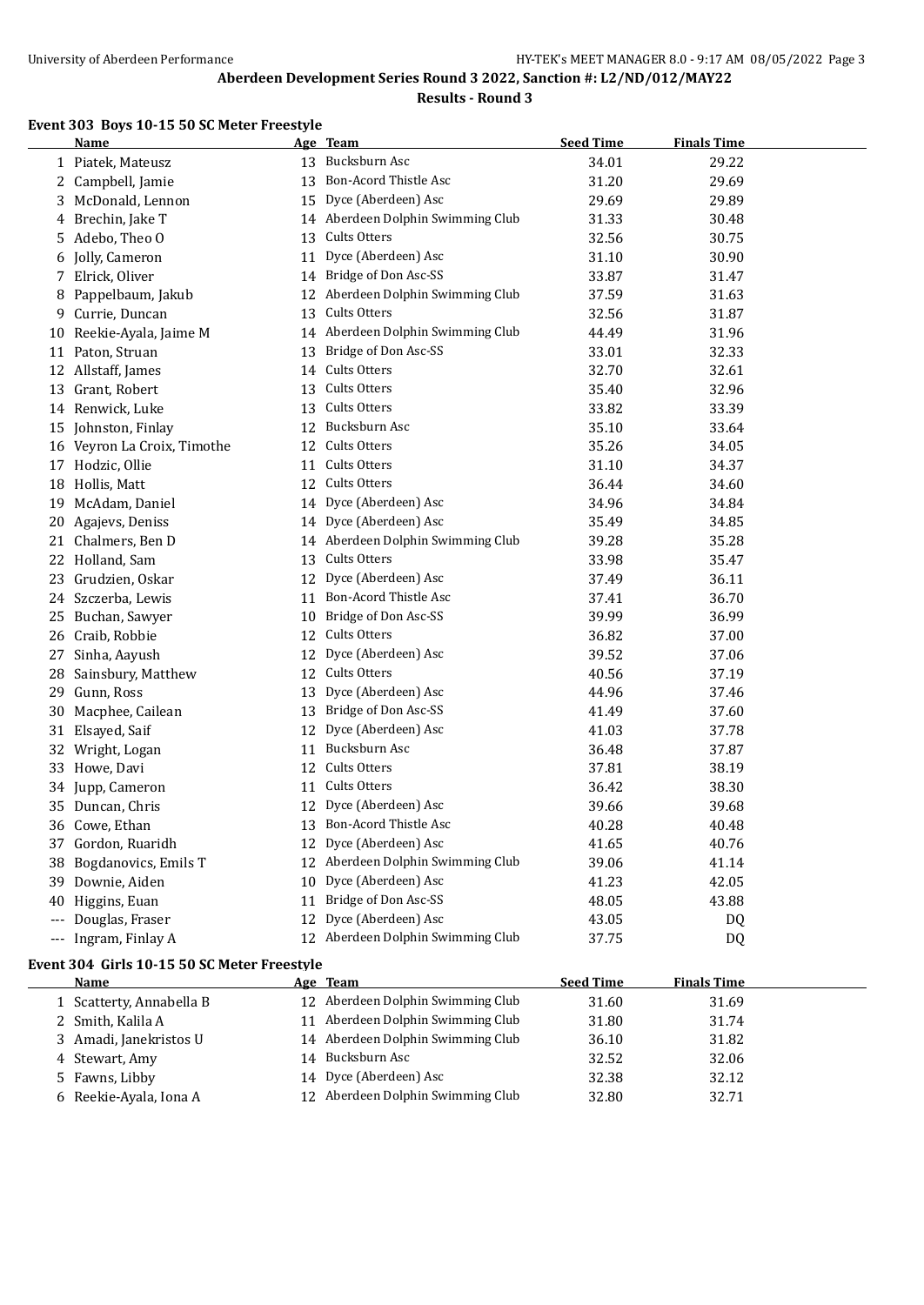# **Aberdeen Development Series Round 3 2022, Sanction #: L2/ND/012/MAY22**

#### **Results - Round 3**

#### **(Event 304 Girls 10-15 50 SC Meter Freestyle)**

|    | <b>Name</b>                                  |    | Age Team                                                | <b>Seed Time</b> | <b>Finals Time</b> |  |
|----|----------------------------------------------|----|---------------------------------------------------------|------------------|--------------------|--|
|    | 7 Cruickshank, Fay                           |    | 14 Dyce (Aberdeen) Asc                                  | 33.27            | 33.12              |  |
|    | 8 Milne, Grace                               |    | 13 Bridge of Don Asc-SS                                 | 32.83            | 33.26              |  |
| 9  | Hutchinson, Abbie L                          |    | 13 Aberdeen Dolphin Swimming Club                       | 32.99            | 33.39              |  |
| 10 | Duncan, Poppy                                |    | 14 Cults Otters                                         | 34.62            | 33.44              |  |
|    | 11 Walters, Charlotte                        | 11 | Bridge of Don Asc-SS                                    | 33.30            | 33.55              |  |
|    | 12 Greig, Kathleen                           |    | 14 Cults Otters                                         | 33.56            | 33.57              |  |
|    | 13 Flett, Eve                                | 13 | Bridge of Don Asc-SS                                    | 35.28            | 33.92              |  |
|    | 14 Flockhart, Elissa                         | 12 | Dyce (Aberdeen) Asc                                     | 34.71            | 34.36              |  |
|    | 15 Strachan, Erin                            | 12 | Bridge of Don Asc-SS                                    | 34.35            | 34.41              |  |
|    | 16 Philip, Kirsten E                         |    | 15 Aberdeen Dolphin Swimming Club                       | 34.46            | 34.49              |  |
| 17 | Kennedy, Isla                                | 12 | <b>Bon-Acord Thistle Asc</b>                            | 50.41            | 34.96              |  |
| 18 | Reid, Amy Bell                               |    | 12 Bucksburn Asc                                        | 40.93            | 35.38              |  |
|    | 19 Pottinger, Zara K                         |    | 13 Aberdeen Dolphin Swimming Club                       | 35.17            | 35.61              |  |
| 20 | Higgins, Charlotte                           | 11 | Dyce (Aberdeen) Asc                                     | 35.18            | 35.86              |  |
| 21 | Enoch, Theresa                               | 11 | Dyce (Aberdeen) Asc                                     | 36.00            | 35.92              |  |
|    | 22 Sirmele, Alise                            |    | 11 Aberdeen Dolphin Swimming Club                       | 36.24            | 36.08              |  |
|    | 23 Scatterty, Fleur A                        |    | 14 Aberdeen Dolphin Swimming Club                       | 34.94            | 36.17              |  |
|    | *24 Shehu, Hadiza                            |    | 15 Aberdeen Dolphin Swimming Club                       | 37.48            | 36.22              |  |
|    | *24 Christie, Honey                          |    | 14 Bucksburn Asc                                        | 38.23            | 36.22              |  |
|    | 26 Lambley, Lucy                             |    | 11 Bridge of Don Asc-SS                                 | 38.04            | 36.33              |  |
|    | 27 Sibbald, Jessica                          |    | 13 Cults Otters                                         | 38.10            | 36.46              |  |
|    | 28 McCallum, Amy                             |    | 13 Bon-Acord Thistle Asc                                | 36.11            | 36.53              |  |
|    | 29 McDonald, Alana                           |    | 11 Cults Otters                                         | 37.24            | 36.62              |  |
|    | 30 Ravi, Pranavi                             |    | 10 Cults Otters                                         | 38.87            | 36.72              |  |
|    | 31 Tyszlak, Wiktoria M                       |    | 12 Aberdeen Dolphin Swimming Club                       | 38.10            | 37.05              |  |
|    | 32 Chesher, Madeleine R                      |    | 12 Aberdeen Dolphin Swimming Club                       | 35.49            | 37.16              |  |
|    | 33 Hodgkinson, Megan                         | 11 | Cults Otters                                            | 39.06            | 37.91              |  |
|    | 34 Beattie, Merryn                           | 13 | Bon-Acord Thistle Asc                                   | 42.21            | 37.94              |  |
| 35 | Bostock, Annabel                             | 11 | Cults Otters                                            | 40.53            | 38.13              |  |
|    | 36 Gonzalez, Emilia                          |    | 14 Cults Otters                                         | 39.88            | 38.57              |  |
| 37 | Reid, Alba                                   |    | 14 Bon-Acord Thistle Asc                                | 48.25            | 38.70              |  |
| 38 | Bisset, Macie                                | 11 | Dyce (Aberdeen) Asc                                     | 38.39            | 38.73              |  |
|    |                                              |    | Dyce (Aberdeen) Asc                                     |                  |                    |  |
| 39 | Smith, Eve Marie                             | 12 | 11 Aberdeen Dolphin Swimming Club                       | 39.09            | 38.87              |  |
| 40 | Eagleton-Zambrano, Samantha G<br>Basko, Zane |    | 14 Aberdeen Dolphin Swimming Club                       | 38.79<br>39.56   | 39.07              |  |
| 41 |                                              |    |                                                         |                  | 39.21              |  |
| 42 | Pavlovic, Adrijana                           |    | 12 Dyce (Aberdeen) Asc<br>14 Bridge of Don Asc-SS       | 39.46            | 39.45              |  |
|    | 43 Stewart, Christina                        |    |                                                         | 56.81            | 39.50              |  |
|    | 44 Pacheco, Sofia                            |    | 13 Bridge of Don Asc-SS                                 | 40.94            | 39.59              |  |
|    | 45 Reid, Piper                               | 11 | Bon-Acord Thistle Asc<br>Cults Otters                   | 51.12            | 41.13              |  |
|    | 46 Haxton, Eva                               | 11 | Bridge of Don Asc-SS                                    | 40.71            | 41.27              |  |
| 47 | Matheson, Molly                              | 12 | Cults Otters                                            | 45.27            | 41.92              |  |
| 48 | Renwick, Matilda                             | 10 |                                                         | 41.97            | 41.99              |  |
| 49 | Fawns, Milly                                 | 11 | Dyce (Aberdeen) Asc                                     | 41.25            | 42.81              |  |
| 50 | Gunn, Julia                                  | 11 | Dyce (Aberdeen) Asc                                     | 43.04            | 43.08              |  |
| 51 | Macrae, Jessica E                            | 11 | Aberdeen Dolphin Swimming Club<br>Bon-Acord Thistle Asc | 42.49            | 43.36              |  |
| 52 | Tarling, Amber                               | 12 |                                                         | 47.10            | 43.75              |  |
| 53 | Murray, Lexi                                 | 12 | Dyce (Aberdeen) Asc                                     | 46.77            | 44.05              |  |
|    | 54 Grimmer, Megan                            | 11 | Cults Otters                                            | 46.94            | 44.82              |  |
| 55 | Fraser, Anya                                 | 12 | Dyce (Aberdeen) Asc                                     | 44.73            | 45.06              |  |
|    | 56 Robb, Alex                                |    | 14 Bucksburn Asc                                        | 45.85            | 46.15              |  |
|    | 57 Laing, Eilish R                           |    | 10 Aberdeen Dolphin Swimming Club                       | 50.07            | 47.79              |  |
|    | 58 Benzie, Paige                             |    | 10 Dyce (Aberdeen) Asc                                  | 46.58            | 48.17              |  |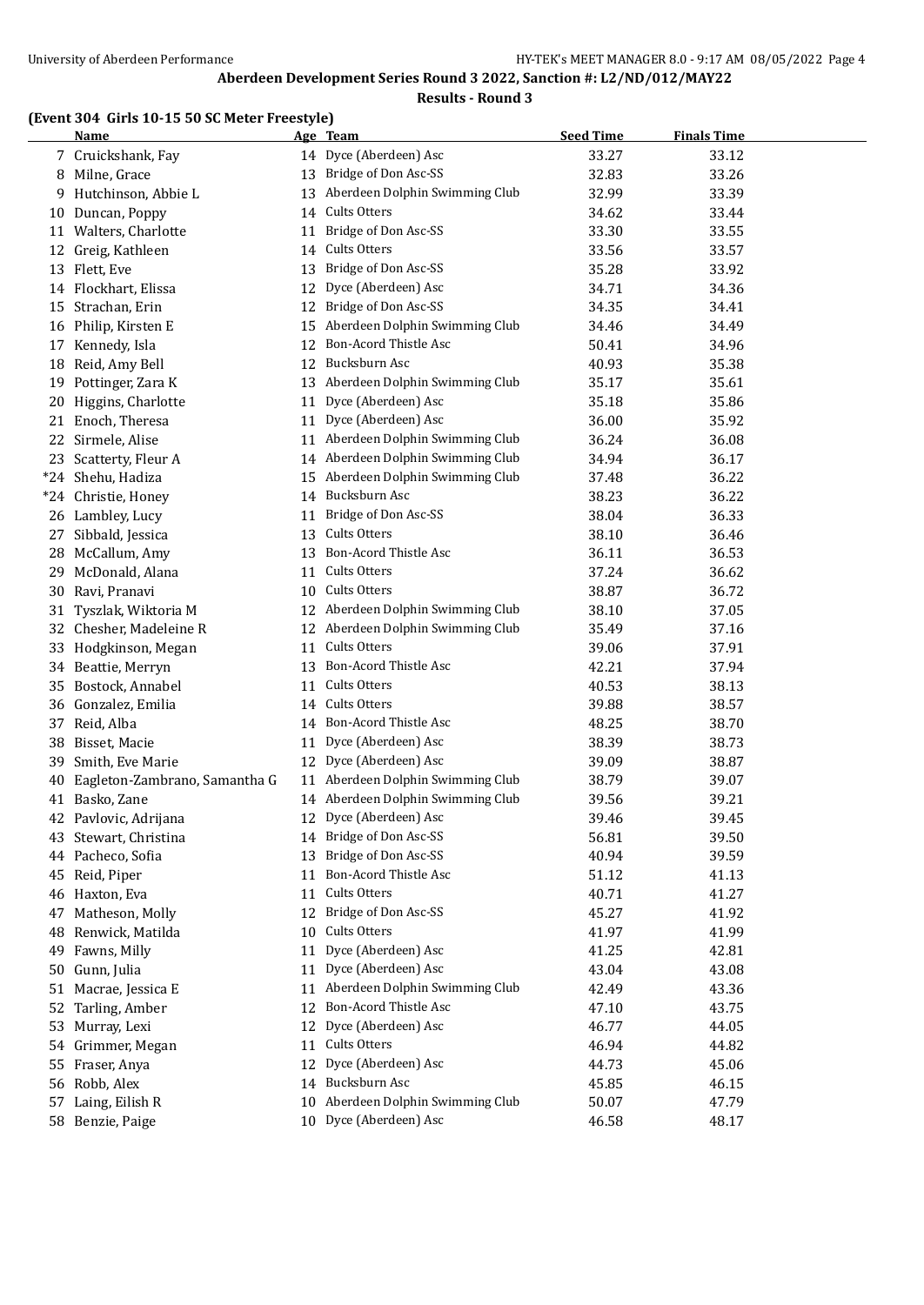#### **(Event 304 Girls 10-15 50 SC Meter Freestyle)**

|    | <u>Name</u>                                     |    | <u>Age Team</u>                   | <b>Seed Time</b> | <b>Finals Time</b> |  |
|----|-------------------------------------------------|----|-----------------------------------|------------------|--------------------|--|
|    | 59 Slotwinski, Chloe                            |    | 12 Bucksburn Asc                  | 49.86            | 51.32              |  |
|    | 60 Sinha, Annika                                |    | 10 Dyce (Aberdeen) Asc            | 54.83            | 51.96              |  |
|    | Event 305 Boys 10-15 200 SC Meter Breaststroke  |    |                                   |                  |                    |  |
|    | Name                                            |    | Age Team                          | <b>Seed Time</b> | <b>Finals Time</b> |  |
|    | 1 Brechin, Jake T                               |    | 14 Aberdeen Dolphin Swimming Club | 3:27.27          | 3:11.91            |  |
|    | 2 Jolly, Cameron                                |    | 11 Dyce (Aberdeen) Asc            | 3:27.03          | 3:12.03            |  |
|    | 3 Campbell, Jamie                               |    | 13 Bon-Acord Thistle Asc          | 3:41.75          | 3:21.94            |  |
|    | 4 Paton, Struan                                 |    | 13 Bridge of Don Asc-SS           | 3:25.03          | 3:32.48            |  |
| 5. | Elrick, Oliver                                  |    | 14 Bridge of Don Asc-SS           | 3:35.85          | 3:32.52            |  |
|    | 6 Renwick, Luke                                 |    | 13 Cults Otters                   | 4:11.11          | 3:36.88            |  |
| 7  | Ingram, Finlay A                                |    | 12 Aberdeen Dolphin Swimming Club | 4:00.00          | 3:43.57            |  |
| 8  | Johnston, Finlay                                |    | 12 Bucksburn Asc                  | 3:55.42          | 3:45.82            |  |
| 9. | Macphee, Cailean                                |    | 13 Bridge of Don Asc-SS           | 3:32.27          | 3:46.46            |  |
| 10 | Bogdanovics, Emils T                            |    | 12 Aberdeen Dolphin Swimming Club | 4:34.55          | 3:52.19            |  |
| 11 | Wright, Logan                                   | 11 | Bucksburn Asc                     | 3:58.92          | 3:57.13            |  |
|    | 12 Cowe, Ethan                                  |    | 13 Bon-Acord Thistle Asc          | 5:09.24          | 4:01.03            |  |
| 13 | Buchan, Sawyer                                  |    | 10 Bridge of Don Asc-SS           | 4:40.45          | 4:08.37            |  |
|    | Jupp, Cameron                                   | 11 | Cults Otters                      | 4:21.21          | DQ                 |  |
|    | Veyron La Croix, Timothe                        |    | 12 Cults Otters                   | 4:28.28          | DQ                 |  |
|    | --- Allstaff, James                             |    | 14 Cults Otters                   | 4:20.00          | DQ                 |  |
|    | Event 306 Girls 10-15 200 SC Meter Breaststroke |    |                                   |                  |                    |  |
|    | Name                                            |    | Age Team                          | <b>Seed Time</b> | <b>Finals Time</b> |  |
|    | 1 Christoforos, Madison T                       |    | 11 Aberdeen Dolphin Swimming Club | 3:07.34          | 2:58.28            |  |
|    | 2 Brechin, Kirsty J                             |    | 14 Aberdeen Dolphin Swimming Club | 3:12.68          | 3:11.19            |  |
|    | 3 Fawns, Libby                                  |    | 14 Dyce (Aberdeen) Asc            | 3:18.51          | 3:14.24            |  |
|    | 4 Clubb, Ailsa M                                |    | 14 Aberdeen Dolphin Swimming Club | 3:35.39          | 3:23.05            |  |
| 5. | Beattie, Merryn                                 |    | 13 Bon-Acord Thistle Asc          | 3:52.54          | 3:27.17            |  |
|    | 6 McDonald, Alana                               |    | 11 Cults Otters                   | 3:34.20          | 3:27.42            |  |
| 7  | Reid, Amy Bell                                  |    | 12 Bucksburn Asc                  | 3:36.47          | 3:28.99            |  |
| 8  | Enoch, Theresa                                  | 11 | Dyce (Aberdeen) Asc               | 4:03.57          | 3:29.04            |  |
| 9. | Ellis, Paige                                    |    | 12 Bridge of Don Asc-SS           | 3:55.36          | 3:29.67            |  |
|    | 10 Strachan, Erin                               |    | 12 Bridge of Don Asc-SS           | 3:27.35          | 3:30.99            |  |
|    | 11 Higgins, Charlotte                           |    | 11 Dyce (Aberdeen) Asc            | 4:31.81          | 3:32.92            |  |
|    | 12 Walters, Charlotte                           |    | 11 Bridge of Don Asc-SS           | 3:31.63          | 3:34.62            |  |
|    | 13 Pottinger, Zara K                            |    | 13 Aberdeen Dolphin Swimming Club | 3:34.40          | 3:36.00            |  |
|    | 14 Flett, Eve                                   |    | 13 Bridge of Don Asc-SS           | 4:06.16          | 3:37.81            |  |
| 15 | Bostock, Annabel                                | 11 | Cults Otters                      | 3:36.84          | 3:38.21            |  |
|    | 16 Hodgkinson, Megan                            | 11 | Cults Otters                      | 4:06.06          | 3:38.93            |  |
| 17 | Christie, Honey                                 | 14 | Bucksburn Asc                     | 3:52.78          | 3:41.03            |  |
|    | 18 Philip, Kirsten E                            | 15 | Aberdeen Dolphin Swimming Club    | 3:51.20          | 3:42.11            |  |
| 19 | Scatterty, Fleur A                              | 14 | Aberdeen Dolphin Swimming Club    | 3:59.65          | 3:44.18            |  |
|    | 20 Chesher, Madeleine R                         | 12 | Aberdeen Dolphin Swimming Club    | 3:45.67          | 3:48.10            |  |
| 21 | Scatterty, Annabella B                          | 12 | Aberdeen Dolphin Swimming Club    | 3:41.87          | 3:50.42            |  |
| 22 | Sibbald, Jessica                                | 13 | Cults Otters                      | 4:32.32          | 3:52.49            |  |
| 23 | Smith, Sienna R                                 | 11 | Aberdeen Dolphin Swimming Club    | 4:40.56          | 3:53.76            |  |
| 24 | Milne, Grace                                    | 13 | Bridge of Don Asc-SS              | 4:07.88          | 4:00.54            |  |
| 25 | Reid, Alba                                      | 14 | Bon-Acord Thistle Asc             | 4:48.26          | 4:03.69            |  |
| 26 | Matheson, Molly                                 | 12 | Bridge of Don Asc-SS              | 4:38.74          | 4:11.99            |  |
| 27 | Shehu, Hadiza                                   |    | 15 Aberdeen Dolphin Swimming Club | 4:25.77          | 4:14.62            |  |
|    | 28 Fraser, Anya                                 | 12 | Dyce (Aberdeen) Asc               | 4:44.57          | 4:17.04            |  |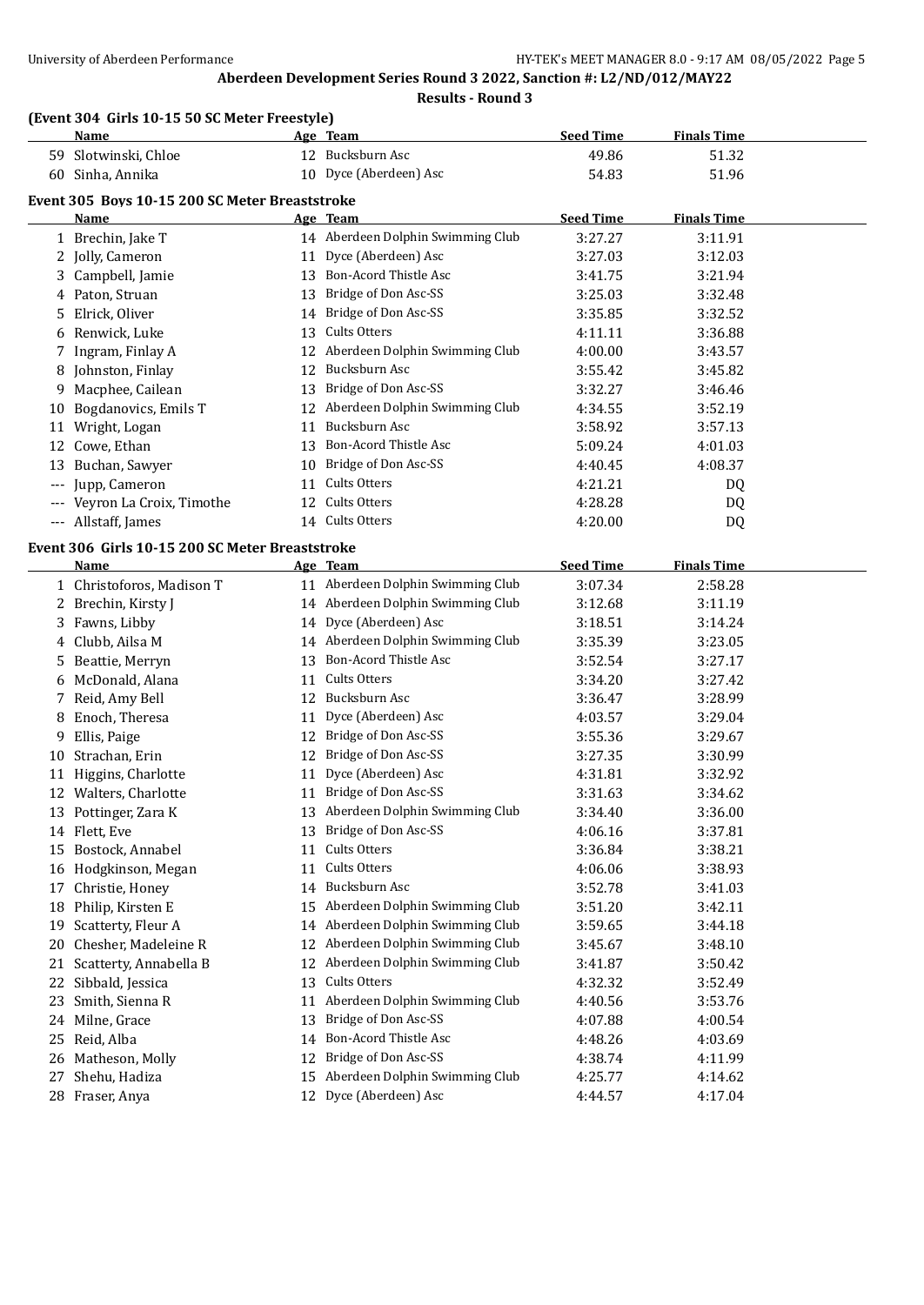|    | <b>Name</b>                                                |    | Age Team                                   | <b>Seed Time</b>   | <b>Finals Time</b> |  |
|----|------------------------------------------------------------|----|--------------------------------------------|--------------------|--------------------|--|
|    | 29 Pacheco, Sofia                                          |    | 13 Bridge of Don Asc-SS                    | 4:26.37            | 4:22.20            |  |
|    | 30 Tarling, Amber                                          |    | 12 Bon-Acord Thistle Asc                   | 5:10.21            | 4:23.13            |  |
|    | 31 Slotwinski, Chloe                                       |    | 12 Bucksburn Asc                           | 4:07.86            | 4:24.59            |  |
|    | 32 Laing, Eilish R                                         |    | 10 Aberdeen Dolphin Swimming Club          | 3:42.34            | 4:28.25            |  |
|    | 33 Reid, Piper                                             |    | 11 Bon-Acord Thistle Asc                   | 5:08.76            | 4:47.03            |  |
|    |                                                            |    |                                            |                    |                    |  |
|    | Event 307 Boys 10-15 100 SC Meter Freestyle<br><u>Name</u> |    | Age Team                                   | <b>Seed Time</b>   | <b>Finals Time</b> |  |
|    | 1 Piatek, Mateusz                                          |    | 13 Bucksburn Asc                           | 1:05.90            | 1:03.67            |  |
|    |                                                            |    | 15 Dyce (Aberdeen) Asc                     | 1:05.72            |                    |  |
| 3  | 2 McDonald, Lennon<br>Campbell, Jamie                      |    | 13 Bon-Acord Thistle Asc                   | 1:10.13            | 1:06.17<br>1:08.17 |  |
|    | 4 Fearn, Kai L                                             |    | 12 Aberdeen Dolphin Swimming Club          |                    |                    |  |
|    | Khowboonchai, Sky                                          |    | 11 Bon-Acord Thistle Asc                   | 1:10.40<br>1:07.58 | 1:08.35<br>1:08.64 |  |
| 5  |                                                            |    | 14 Aberdeen Dolphin Swimming Club          |                    |                    |  |
|    | 6 Brechin, Jake T                                          |    |                                            | 1:12.08            | 1:09.30            |  |
|    | 7 Jolly, Cameron                                           |    | 11 Dyce (Aberdeen) Asc                     | 1:11.30            | 1:09.48            |  |
|    | 8 Paton, Struan                                            |    | 13 Bridge of Don Asc-SS<br>13 Cults Otters | 1:12.20            | 1:10.52            |  |
| 9  | Hodzic, Benji                                              |    |                                            | 1:12.47            | 1:11.28            |  |
| 10 | Guises, Anatole                                            |    | 12 Aberdeen Dolphin Swimming Club          | 1:15.19            | 1:11.53            |  |
|    | 11 Elrick, Oliver                                          |    | 14 Bridge of Don Asc-SS                    | 1:12.04            | 1:12.31            |  |
| 12 | Pappelbaum, Jakub                                          |    | 12 Aberdeen Dolphin Swimming Club          | 1:11.00            | 1:12.92            |  |
|    | 13 Nicol, Joshua A                                         |    | 12 Cults Otters                            | 1:15.50            | 1:13.15            |  |
|    | 14 Reekie-Ayala, Jaime M                                   |    | 14 Aberdeen Dolphin Swimming Club          | 1:16.25            | 1:15.30            |  |
|    | 15 Hodzic, Ollie                                           | 11 | Cults Otters                               | 1:12.40            | 1:15.54            |  |
|    | 16 Hollis, Matt                                            |    | 12 Cults Otters                            | 1:22.25            | 1:16.53            |  |
|    | 17 McAdam, Daniel                                          |    | 14 Dyce (Aberdeen) Asc                     | 1:19.86            | 1:17.79            |  |
|    | 18 Agajevs, Deniss                                         |    | 14 Dyce (Aberdeen) Asc                     | 1:21.75            | 1:17.91            |  |
|    | 19 Johnston, Finlay                                        |    | 12 Bucksburn Asc                           | 1:31.49            | 1:18.33            |  |
|    | 20 Grant, Robert                                           | 13 | Cults Otters                               | 1:15.24            | 1:19.06            |  |
|    | 21 Holland, Sam                                            |    | 13 Cults Otters                            | 1:21.96            | 1:19.28            |  |
|    | *22 Guises, Emilien                                        |    | 10 Aberdeen Dolphin Swimming Club          | 1:43.07            | 1:20.10            |  |
|    | *22 Allstaff, James                                        |    | 14 Cults Otters                            | 1:20.64            | 1:20.10            |  |
|    | 24 Renwick, Luke                                           | 13 | Cults Otters                               | 1:19.12            | 1:20.24            |  |
|    | 25 Clark, Ethan                                            |    | 11 Cults Otters                            | 1:26.87            | 1:22.29            |  |
|    | 26 Ingram, Finlay A                                        |    | 12 Aberdeen Dolphin Swimming Club          | 1:28.09            | 1:23.30            |  |
|    | 27 Chalmers, Ben D                                         |    | 14 Aberdeen Dolphin Swimming Club          | 1:23.25            | 1:23.40            |  |
|    | 28 Grudzien, Oskar                                         |    | 12 Dyce (Aberdeen) Asc                     | 1:32.10            | 1:23.68            |  |
|    | 29 Szczerba, Lewis                                         |    | 11 Bon-Acord Thistle Asc                   | 1:44.72            | 1:24.53            |  |
|    | 30 Gavin, Michael                                          | 12 | Cults Otters                               | 1:39.21            | 1:26.61            |  |
|    | 31 Craib, Robbie                                           | 12 | Cults Otters                               | 1:27.47            | 1:26.80            |  |
| 32 | Buchan, Sawyer                                             | 10 | Bridge of Don Asc-SS                       | 1:34.98            | 1:26.86            |  |
| 33 | Sinha, Aayush                                              | 12 | Dyce (Aberdeen) Asc                        | 1:30.00            | 1:27.65            |  |
|    | 34 Wright, Logan                                           | 11 | Bucksburn Asc                              | 1:36.39            | 1:27.81            |  |
|    | 35 Howe, Davi                                              | 12 | Cults Otters                               | 1:26.63            | 1:28.00            |  |
|    | 36 Gordon, Ruaridh                                         | 12 | Dyce (Aberdeen) Asc                        | 1:41.81            | 1:29.20            |  |
|    | 37 Peter, Maks                                             | 12 | Cults Otters                               | 1:37.32            | 1:29.99            |  |
| 38 | Macphee, Cailean                                           | 13 | Bridge of Don Asc-SS                       | 1:36.40            | 1:31.31            |  |
| 39 | Gunn, Ross                                                 | 13 | Dyce (Aberdeen) Asc                        | 1:34.43            | 1:31.82            |  |
| 40 | Elsayed, Saif                                              | 12 | Dyce (Aberdeen) Asc                        | 1:42.54            | 1:32.29            |  |
| 41 | Sainsbury, Matthew                                         | 12 | Cults Otters                               | 1:30.31            | 1:32.62            |  |
| 42 | Downie, Aiden                                              | 10 | Dyce (Aberdeen) Asc                        | 2:28.29            | 1:34.93            |  |
| 43 | Siggins, Aiden                                             | 11 | Cults Otters                               | 1:38.05            | 1:35.66            |  |
|    | 44 Cowe, Ethan                                             | 13 | Bon-Acord Thistle Asc                      | 1:58.32            | 1:38.90            |  |
|    |                                                            |    |                                            |                    |                    |  |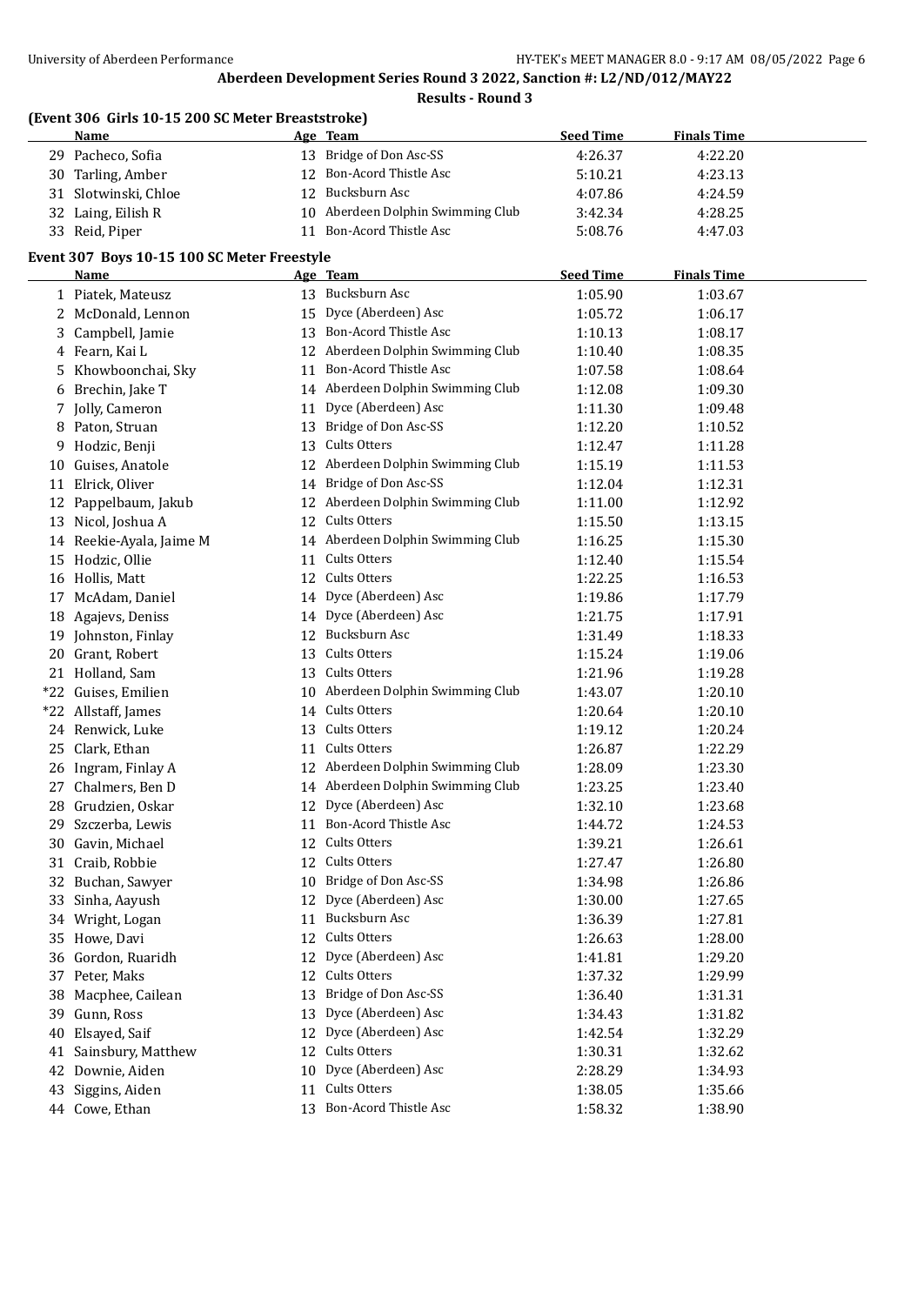**(Event 307 Boys 10-15 100 SC Meter Freestyle)**

|                                              | (Event 507 Doys 10 15 100 5G Meter Heestyn) |    |                                                   |                  |                    |  |  |  |
|----------------------------------------------|---------------------------------------------|----|---------------------------------------------------|------------------|--------------------|--|--|--|
|                                              | <b>Name</b>                                 |    | Age Team                                          | <b>Seed Time</b> | <b>Finals Time</b> |  |  |  |
|                                              | 45 Higgins, Euan                            |    | 11 Bridge of Don Asc-SS<br>12 Dyce (Aberdeen) Asc | 1:50.37          | 1:42.04            |  |  |  |
|                                              | 46 Douglas, Fraser                          |    |                                                   | 1:36.69          | 1:43.70            |  |  |  |
|                                              | --- Duncan, Chris                           |    | 12 Dyce (Aberdeen) Asc                            | 1:37.91          | DQ                 |  |  |  |
| Event 308 Girls 10-15 100 SC Meter Freestyle |                                             |    |                                                   |                  |                    |  |  |  |
|                                              | Name                                        |    | Age Team                                          | <b>Seed Time</b> | <b>Finals Time</b> |  |  |  |
|                                              | 1 King, Olivia J                            |    | 14 Aberdeen Dolphin Swimming Club                 | 1:04.67          | 1:04.33            |  |  |  |
|                                              | 2 Smith, Jessica S                          |    | 14 Aberdeen Dolphin Swimming Club                 | 1:07.66          | 1:05.33            |  |  |  |
| 3                                            | Christoforos, Madison T                     |    | 11 Aberdeen Dolphin Swimming Club                 | 1:07.60          | 1:07.99            |  |  |  |
| 4                                            | Smith, Kalila A                             |    | 11 Aberdeen Dolphin Swimming Club                 | 1:10.90          | 1:09.49            |  |  |  |
|                                              | 5 Lyon, Aleisha E                           |    | 13 Aberdeen Dolphin Swimming Club                 | 1:08.39          | 1:09.52            |  |  |  |
|                                              | 6 Fawns, Libby                              |    | 14 Dyce (Aberdeen) Asc                            | 1:11.99          | 1:11.97            |  |  |  |
| 7                                            | Scatterty, Annabella B                      |    | 12 Aberdeen Dolphin Swimming Club                 | 1:10.50          | 1:12.03            |  |  |  |
|                                              | 8 Cruickshank, Fay                          | 14 | Dyce (Aberdeen) Asc                               | 1:13.74          | 1:12.82            |  |  |  |
|                                              | 9 Greig, Kathleen                           |    | 14 Cults Otters                                   | 1:13.88          | 1:12.99            |  |  |  |
|                                              | 10 Stewart, Amy                             | 14 | Bucksburn Asc                                     | 1:13.37          | 1:13.16            |  |  |  |
|                                              | 11 Reekie-Ayala, Iona A                     |    | 12 Aberdeen Dolphin Swimming Club                 | 1:12.84          | 1:13.36            |  |  |  |
|                                              | 12 Amadi, Janekristos U                     |    | 14 Aberdeen Dolphin Swimming Club                 | 1:22.32          | 1:13.69            |  |  |  |
|                                              | 13 Hutchinson, Abbie L                      |    | 13 Aberdeen Dolphin Swimming Club                 | 1:12.59          | 1:13.73            |  |  |  |
|                                              | 14 Walters, Charlotte                       | 11 | Bridge of Don Asc-SS                              | 1:15.30          | 1:14.08            |  |  |  |
|                                              | 15 Milne, Grace                             | 13 | Bridge of Don Asc-SS                              | 1:16.47          | 1:15.89            |  |  |  |
|                                              | 16 Reid, Amy Bell                           | 12 | Bucksburn Asc                                     | 1:20.48          | 1:16.00            |  |  |  |
|                                              | 17 Duncan, Poppy                            | 14 | Cults Otters                                      | 1:19.89          | 1:16.42            |  |  |  |
|                                              | 18 Flett, Eve                               | 13 | Bridge of Don Asc-SS                              | 1:19.54          | 1:16.83            |  |  |  |
|                                              | 19 Flockhart, Elissa                        | 12 | Dyce (Aberdeen) Asc                               | 1:22.23          | 1:17.90            |  |  |  |
| 20                                           | Ellis, Paige                                | 12 | Bridge of Don Asc-SS                              | 1:19.82          | 1:18.80            |  |  |  |
| 21                                           | Philip, Kirsten E                           | 15 | Aberdeen Dolphin Swimming Club                    | 1:17.32          | 1:18.81            |  |  |  |
| 22                                           | Higgins, Charlotte                          | 11 | Dyce (Aberdeen) Asc                               | 1:19.87          | 1:19.51            |  |  |  |
|                                              | 23 Clubb, Heather C                         | 12 | Aberdeen Dolphin Swimming Club                    | 1:27.69          | 1:20.46            |  |  |  |
|                                              | 24 Kennedy, Isla                            | 12 | Bon-Acord Thistle Asc                             | 1:32.43          | 1:21.64            |  |  |  |
| 25                                           | Christie, Honey                             |    | 14 Bucksburn Asc                                  | 1:20.02          | 1:21.88            |  |  |  |
|                                              | 26 Lambley, Lucy                            | 11 | Bridge of Don Asc-SS                              | 1:25.79          | 1:21.99            |  |  |  |
| 27                                           | Sirmele, Alise                              |    | 11 Aberdeen Dolphin Swimming Club                 | 1:23.43          | 1:22.29            |  |  |  |
|                                              | 28 Enoch, Theresa                           | 11 | Dyce (Aberdeen) Asc                               | 1:24.36          | 1:22.43            |  |  |  |
|                                              | 29 Chesher, Madeleine R                     |    | 12 Aberdeen Dolphin Swimming Club                 | 1:27.05          | 1:22.88            |  |  |  |
|                                              | 30 Pottinger, Zara K                        |    | 13 Aberdeen Dolphin Swimming Club                 | 1:20.43          | 1:23.60            |  |  |  |
|                                              | 31 Scatterty, Fleur A                       |    | 14 Aberdeen Dolphin Swimming Club                 | 1:33.81          | 1:24.96            |  |  |  |
|                                              | 32 Bisset, Macie                            | 11 | Dyce (Aberdeen) Asc                               | 1:28.08          | 1:25.69            |  |  |  |
|                                              | 33 Ravi, Pranavi                            | 10 | Cults Otters                                      | 1:30.81          | 1:25.83            |  |  |  |
|                                              | 34 Smith, Eve Marie                         | 12 | Dyce (Aberdeen) Asc                               | 1:32.84          | 1:26.17            |  |  |  |
|                                              | 35 Pavlovic, Adrijana                       | 12 | Dyce (Aberdeen) Asc                               | 1:29.84          | 1:26.32            |  |  |  |
|                                              | 36 Stewart, Christina                       | 14 | Bridge of Don Asc-SS                              | 2:01.09          | 1:26.78            |  |  |  |
| 37                                           | Tyszlak, Wiktoria M                         | 12 | Aberdeen Dolphin Swimming Club                    | 1:57.80          | 1:26.86            |  |  |  |
|                                              | 38 Craib, Abbie                             | 11 | Cults Otters                                      | 1:46.02          | 1:29.32            |  |  |  |
| 39                                           | Gonzalez, Emilia                            | 14 | Cults Otters                                      | 1:31.23          | 1:29.72            |  |  |  |
| 40                                           | Eagleton-Zambrano, Samantha G               | 11 | Aberdeen Dolphin Swimming Club                    | 1:37.56          | 1:29.93            |  |  |  |
| 41                                           | Basko, Zane                                 | 14 | Aberdeen Dolphin Swimming Club                    | 1:34.44          | 1:31.20            |  |  |  |
|                                              | 42 Reid, Alba                               | 14 | Bon-Acord Thistle Asc                             | 1:43.23          | 1:31.33            |  |  |  |
| 43                                           | Shehu, Hadiza                               | 15 | Aberdeen Dolphin Swimming Club                    | 1:32.81          | 1:33.24            |  |  |  |
|                                              | 44 Fawns, Milly                             | 11 | Dyce (Aberdeen) Asc                               | 1:34.31          | 1:33.97            |  |  |  |
|                                              | 45 Pacheco, Sofia                           | 13 | Bridge of Don Asc-SS                              | 1:34.85          | 1:34.02            |  |  |  |
|                                              | 46 Murray, Lexi                             |    | 12 Dyce (Aberdeen) Asc                            | 2:02.64          | 1:34.91            |  |  |  |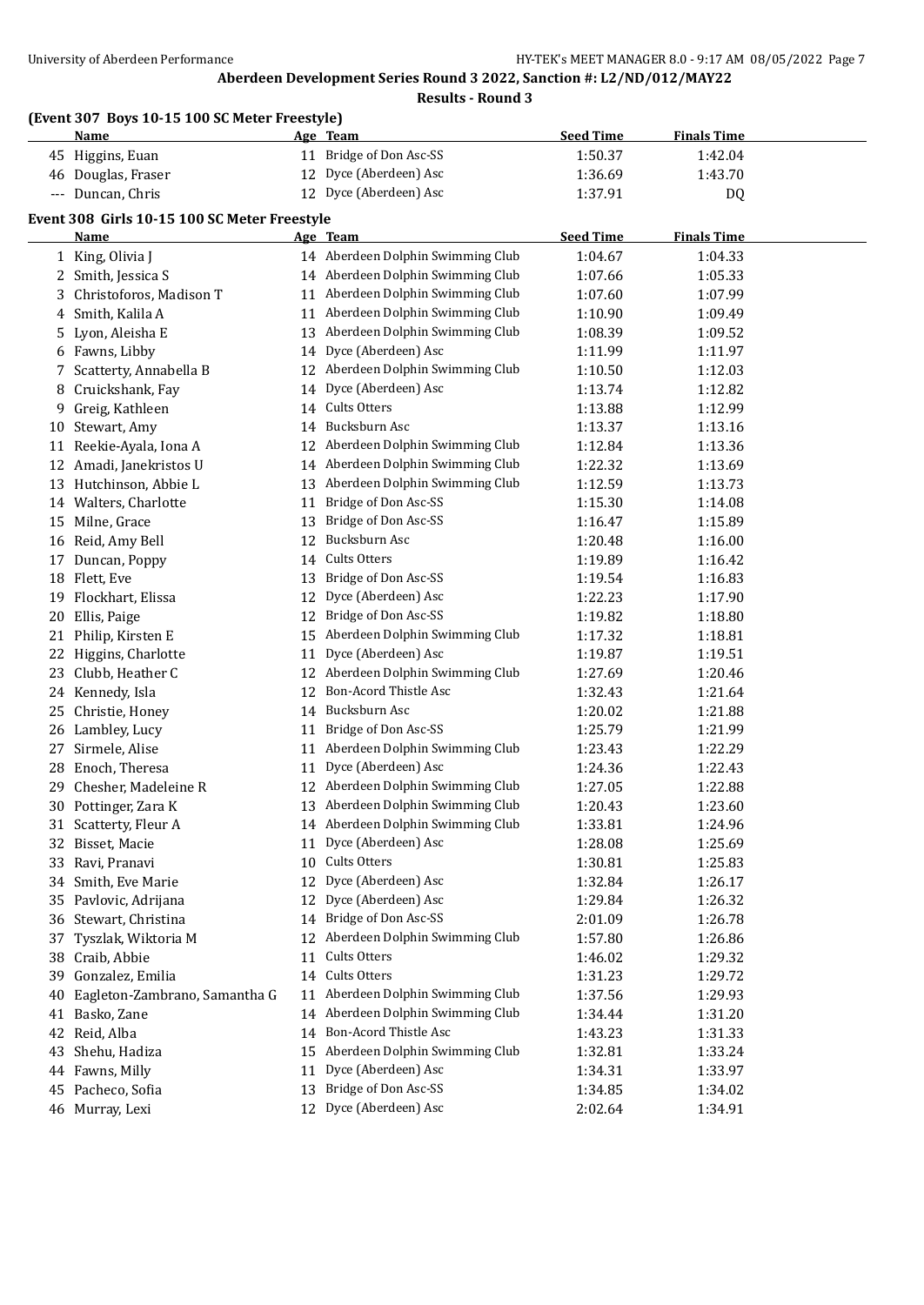# **Results - Round 3**

### **(Event 308 Girls 10-15 100 SC Meter Freestyle)**

|    | <b>Name</b>                                        |    | Age Team                          |                     | <b>Seed Time</b>                   | <b>Finals Time</b>                   |
|----|----------------------------------------------------|----|-----------------------------------|---------------------|------------------------------------|--------------------------------------|
|    | 47 Haxton, Eva                                     |    | 11 Cults Otters                   |                     | 1:37.19                            | 1:35.99                              |
|    | 48 Robb, Alex                                      |    | 14 Bucksburn Asc                  |                     | 2:00.69                            | 1:38.56                              |
| 49 | Smith, Sienna R                                    |    | 11 Aberdeen Dolphin Swimming Club |                     | 1:43.09                            | 1:39.24                              |
|    | 50 Renwick, Matilda                                |    | 10 Cults Otters                   |                     | 1:36.24                            | 1:39.66                              |
|    | 51 Reid, Piper                                     |    | 11 Bon-Acord Thistle Asc          |                     | 1:52.64                            | 1:39.75                              |
|    | 52 Matheson, Molly                                 |    | 12 Bridge of Don Asc-SS           |                     | 1:46.41                            | 1:40.10                              |
| 53 | Macrae, Jessica E                                  |    | 11 Aberdeen Dolphin Swimming Club |                     | 1:42.42                            | 1:40.56                              |
|    | 54 Gunn, Julia                                     | 11 | Dyce (Aberdeen) Asc               |                     | 2:03.25                            | 1:42.71                              |
| 55 | Tarling, Amber                                     |    | 12 Bon-Acord Thistle Asc          |                     | 1:44.72                            | 1:45.66                              |
|    | 56 Fraser, Anya                                    | 12 | Dyce (Aberdeen) Asc               |                     | 1:51.97                            | 1:45.67                              |
|    | 57 Grimmer, Megan                                  | 11 | Cults Otters                      |                     | 1:49.62                            | 1:47.27                              |
|    | 58 Sharifi, Nika                                   | 12 | Cults Otters                      |                     | 1:45.55                            | 1:50.13                              |
|    | 59 Benzie, Paige                                   | 10 | Dyce (Aberdeen) Asc               |                     | 1:50.96                            | 1:50.76                              |
| 60 | Sinha, Annika                                      |    | 10 Dyce (Aberdeen) Asc            |                     | 2:36.40                            | 1:57.77                              |
|    | 61 Slotwinski, Chloe                               | 12 | Bucksburn Asc                     |                     | 2:05.45                            | 2:01.15                              |
|    | --- McCallum, Amy                                  |    | 13 Bon-Acord Thistle Asc          |                     | 1:21.90                            | DQ                                   |
|    |                                                    |    |                                   |                     |                                    |                                      |
|    | Event 309 Boys 10-15 400 SC Meter IM               |    |                                   |                     |                                    |                                      |
|    | Name                                               |    | Age Team                          |                     | <b>Seed Time</b>                   | <b>Finals Time</b>                   |
|    | 1 Nicol, Joshua A                                  |    | 12 Cults Otters                   |                     | 6:33.49                            | 6:08.16                              |
|    | 2 Paton, Struan                                    |    | 13 Bridge of Don Asc-SS           |                     | 7:08.70                            | 6:32.74                              |
| 3  | Currie, Duncan                                     |    | 13 Cults Otters                   |                     | 6:57.64                            | 6:45.81                              |
|    | --- Hodzic, Benji                                  |    | 13 Cults Otters                   |                     | 6:58.84                            | DQ                                   |
|    | --- Adebo, Theo O                                  |    | 13 Cults Otters                   |                     | 6:47.19                            | DQ                                   |
|    | Event 310 Girls 10-15 400 SC Meter IM              |    |                                   |                     |                                    |                                      |
|    | Name                                               |    | Age Team                          |                     |                                    |                                      |
|    |                                                    |    |                                   |                     | <b>Seed Time</b>                   | <b>Finals Time</b>                   |
|    | 1 Brechin, Kirsty J                                |    | 14 Aberdeen Dolphin Swimming Club |                     | 6:00.50                            | 5:43.52                              |
|    | 2 Strachan, Erin                                   |    | 12 Bridge of Don Asc-SS           |                     | 6:46.74                            | 6:21.47                              |
|    | 3 King, Olivia J                                   |    | 14 Aberdeen Dolphin Swimming Club |                     | 6:09.27                            | 6:36.25                              |
|    | 4 Ellis, Paige                                     |    | 12 Bridge of Don Asc-SS           |                     | 6:56.98                            | 6:38.81                              |
|    |                                                    |    |                                   |                     |                                    |                                      |
|    | Event 311 Mixed 10-15 400 SC Meter Freestyle Relay |    |                                   |                     |                                    |                                      |
|    | <b>Team</b>                                        |    | Relay                             |                     | <b>Seed Time</b>                   | <b>Finals Time</b>                   |
|    | 1 Aberdeen Dolphin Swimming Clu                    |    | A                                 |                     | 4:13.78                            | 4:29.59                              |
|    | 1) King, Olivia J W14                              |    | 2) Lyon, Aleisha E W13            |                     | 3) Christoforos, Madison T W11     | 4) Fearn, Kai L M12                  |
|    | 2 Aberdeen Dolphin Swimming Clu                    |    | B                                 |                     | 4:35.17                            | 4:43.90                              |
|    | 1) Brechin, Kirsty J W14                           |    | 2) Scatterty, Annabella B W12     |                     | 3) Smith, Kalila A W11             | 4) Pappelbaum, Jakub M12             |
|    | 3 Aberdeen Dolphin Swimming Clu                    |    | C                                 |                     | 4:46.70                            | 4:49.75                              |
|    | 1) Smith, Jessica S W14                            |    | 2) Clubb, Heather C W12<br>A      |                     | 3) Reekie-Ayala, Iona A W12        | 4) Guises, Anatole M12               |
|    | 4 Bridge of Don Asc-SS                             |    |                                   |                     | 4:57.23                            | 4:52.35                              |
|    | 1) Elrick, Oliver M14                              |    | 2) Paton, Struan M13<br>A         |                     | 3) Strachan, Erin W12              | 4) Walters, Charlotte W11<br>4:59.05 |
|    | 5 Cults Otters                                     |    |                                   |                     | 4:50.87                            |                                      |
|    | 1) Greig, Kathleen W14                             |    | 2) Adebo, Theo O M13<br>A         |                     | 3) Nicol, Joshua A M12             | 4) Hodzic, Ollie M11                 |
|    | 6 Dyce (Aberdeen) Asc                              |    |                                   |                     | 4:59.12                            | 5:00.44                              |
|    | 1) Fawns, Libby W14<br>7 Dyce (Aberdeen) Asc       |    | 2) Higgins, Charlotte W11<br>B    |                     | 3) Cruickshank, Fay W14<br>5:19.90 | 4) Jolly, Cameron M11<br>5:16.60     |
|    | 1) McDonald, Lennon M15                            |    | 2) Enoch, Theresa W11             |                     | 3) Grudzien, Oskar M12             | 4) Flockhart, Elissa W12             |
|    | 8 Bridge of Don Asc-SS                             |    | B                                 |                     | 5:48.29                            | 5:19.97                              |
|    | 1) Flett, Eve W13                                  |    | 2) Milne, Grace W13               | 3) Ellis, Paige W12 |                                    | 4) Buchan, Sawyer M10                |
|    | 9 Cults Otters                                     |    | D                                 |                     | 5:36.67                            | 5:29.45                              |